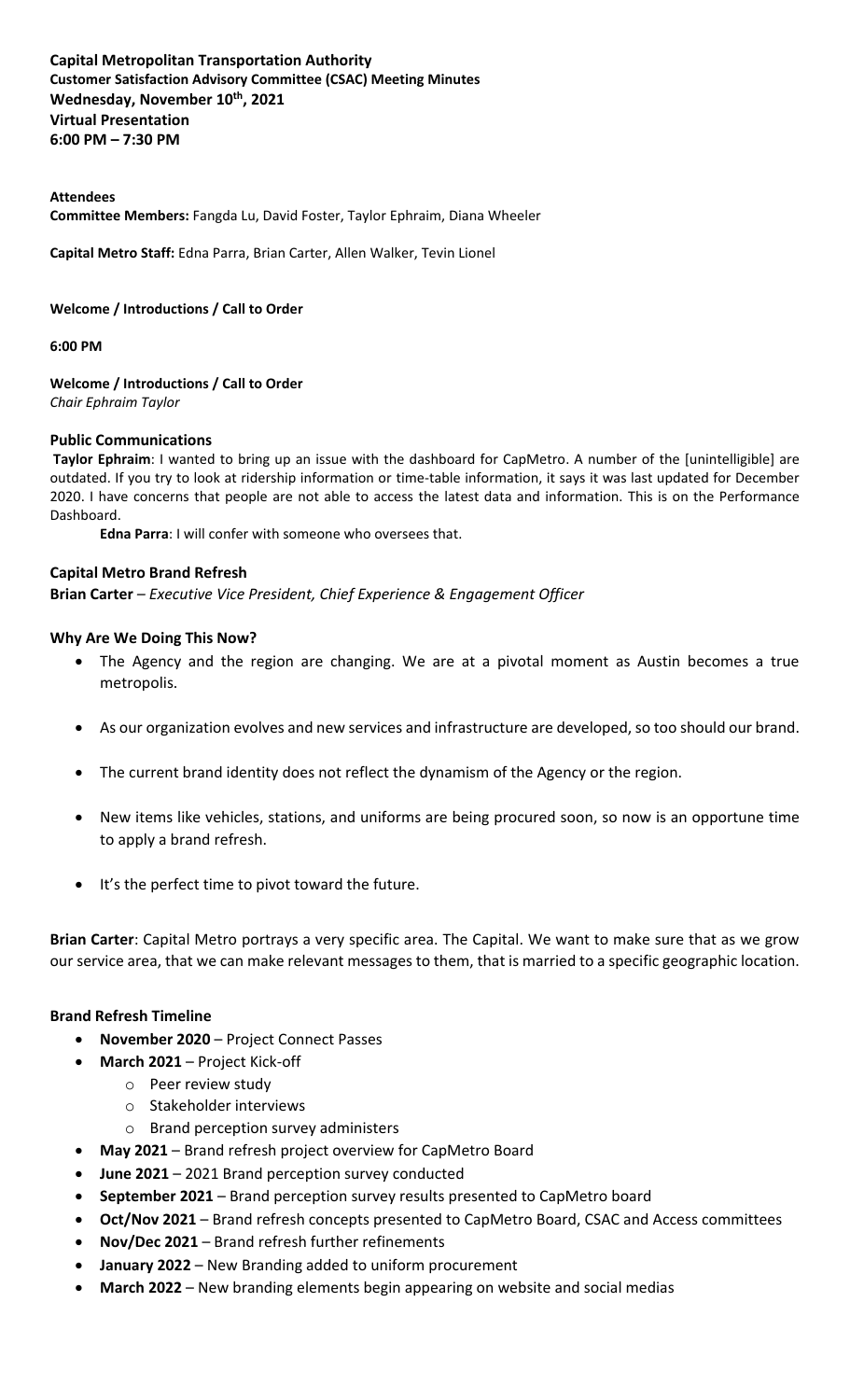#### **Spring 2021 Brand Refresh Research**

#### **CapMetro should be seen as:**

- Essential to our customers
- Relevant to the community
- Innovative
- Inclusive
- **Accessible**
- Major Player
- Dynamic and adaptable
- **Exciting**
- Future facing

#### **Peer Audit**

Some leverage Metro overtly; mostly wordmarks with logos or single graphic devises:



**Brian Carter**: We don't want to copy another city's logo. Austin is a very specific community with a unique transit culture that is growing, but we're not as established as these other cities. So, our brand needs to evolve as we grow in the Austin area.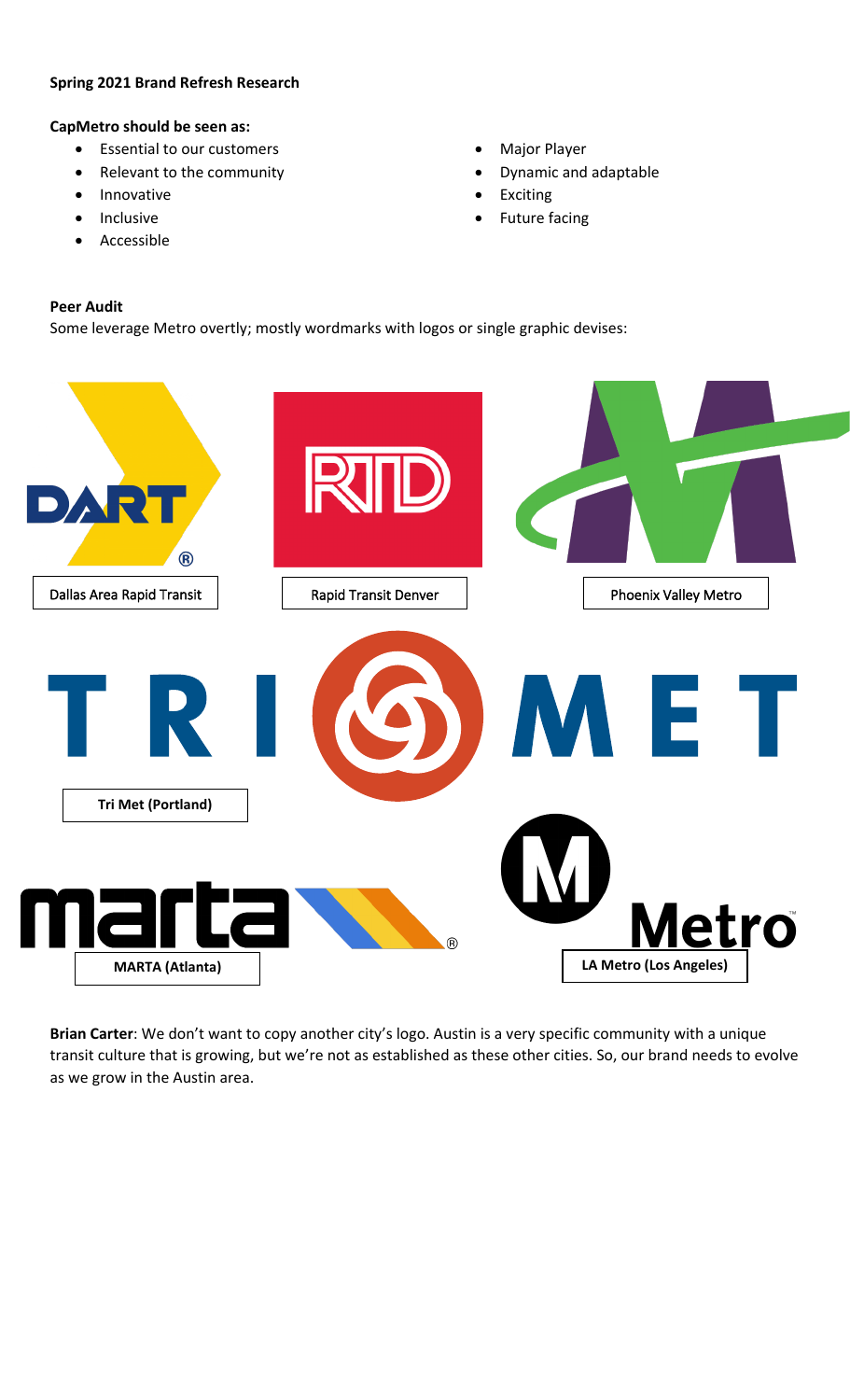#### **Peer Organization Audit**

**MARTA**: simple wordmark + ownable color palette + simple graphic device that scales up and down with need. Net: audience readily associates elements of the system; flexibility is key.

**Brian Carter**: MARTA is relatively new withing the city of Atlanta, but had established a recognizable color palette and logo device that is recognizable within the city.



**The T**: Shorthand symbol acts as unifier where formal name won't work. Net: Audience readily associates elements of the system.

**Brian Carter**: The Massachusetts Bay Transportation Authority uses a "T" logo mark to signify where transit stops and amenities are. This is a recognizable element within the city that can easily convey that this is a transit post. From the subway to buses to stations the "T" displays the transit service.

# **Massachusetts Bay Transportation Authority**

#### **Commercial Organization Audit**

**jetBlue**: Conjugate wordmark + limited color palette + pattern variance + voice. Net: Audience readily associates elements of the system; flexibility is key.

**Brian Carter**: jetBlue uses different patterns on the vertical stabilizers or tails of the aircraft but you can see there is consistencies within them. "jetBlue" is in the same position and is consistent with its size and font, while the background takes on different patterns within the same blue color palette the brand is known for.



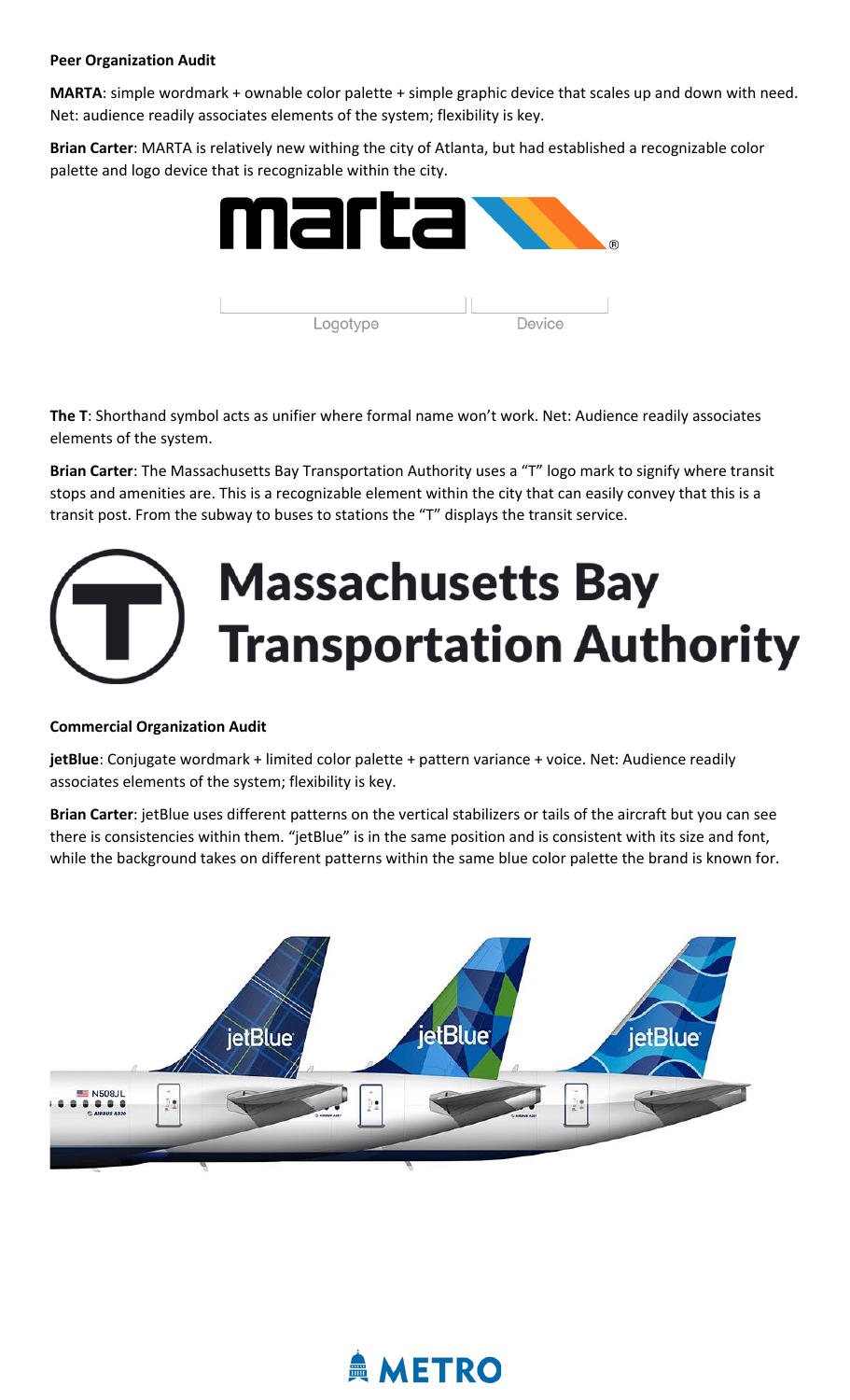#### **Brand Design Criteria**

- Flexible design vocabulary for longevity as CapMetro evolves
- Timeless wordmark as foundation; evolved from current
- Reserve icons and symbols for wayfinding to improve accessibility and inclusivity
- Strong base brand color palette with opportunity for accents
- Ownable graphic forms
- Expansive pattern palette to provide flexibility + community relevance
- Communicate the energy and vitality of CapMetro and the community
- System needs to scale from facilities, wayfinding and fleet to uniform and pixels

**Brian Carter**: We wan to increase recognizability within the area by creating a logo wordmark, where our logo is our name. When people see our colors, our logo, our brand they know they are being service by CapMetro.

#### **Wordmark**

Own your name; retain legacy batwing M; modernize typeface: precise, reliable friendly



#### **Color Palette**

Ownable and limited; CapMetro bus blue + punchy electric blue + white Reserve other colors such as yellow and red for use in wayfinding and service or route IDs

| $\overline{ }$<br>-0<br>. .<br>Blue<br>$\omega$<br>–<br>-<br>-<br>ᄒ<br>ъ<br><b>Bus</b><br>$\circ$<br>ò<br>د<br>Œ<br><b>INC</b><br>$\overline{\phantom{0}}$<br>$\omega$<br>靣 |
|-----------------------------------------------------------------------------------------------------------------------------------------------------------------------------|
|-----------------------------------------------------------------------------------------------------------------------------------------------------------------------------|

#### **Symbol**

Use batwing M as universal symbol to help users connect the dots of our system.

**Brian Carter**: The same way that a parking "P" or a hospital "H" on a sign is instanly recognizable, we'd like to have the "M" to mean something to people around the city and they know instantly that this is an area served by CapMetro





## **AMETRO**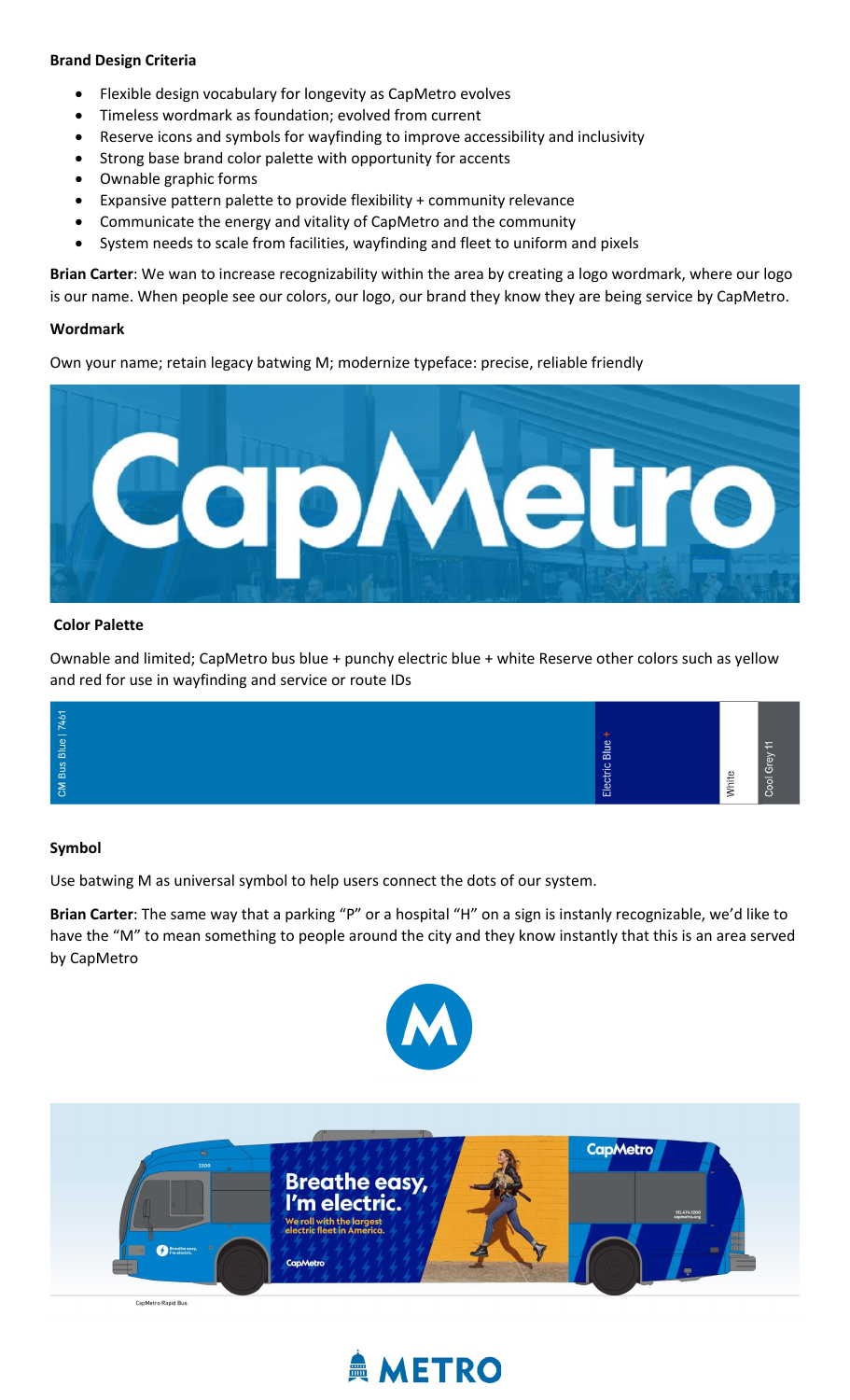#### **Strategic and Creative Next Steps**

- Meet with Access, DEI Council, and CSAC for input
- Complete study of future use of color, symbols, and naming conventions through the system
- Complete study of livery for all existing and known future vehicles
- Complete study of signage applications for current and future use
- Analyze and coordinate with Operations on timing of vehicle interoperability plan

#### **Diana Wheeler:** I really like the Batwing M

**Brian Carter**: Yeah, we are hoping it becomes an iconic piece of our agency and could even be embellished onto merchandise.

#### **Edna Parra**: When will the Brand Refresh be officially launched?

**Brian Carter**: This will begin to be implemented in Quarter 1 of 2022. Cynthia Lucas, our Marketing Director, is rolling out what the schedule of implementation will look like. If we stay on track, we can see changes beginning in in January. The Brand Refresh will be slowly phased into service, so it won't be new logos everywhere all at once.

#### **Allen Walker**: What is the budget for this project?

**Brian Carter**: The CapMetro operating budget has around \$230,000 applied to the to the Brand Refresh. That fund also goes into some of our digital assets like the website and mobile app. To get more into detail: Depending on how long it takes to completely Brand Refresh all of our physical assets the budget is subject to change. We will present how long we expect it to take as the next Fiscal Budget meeting and divulge further into specifics.

### **AMETRO**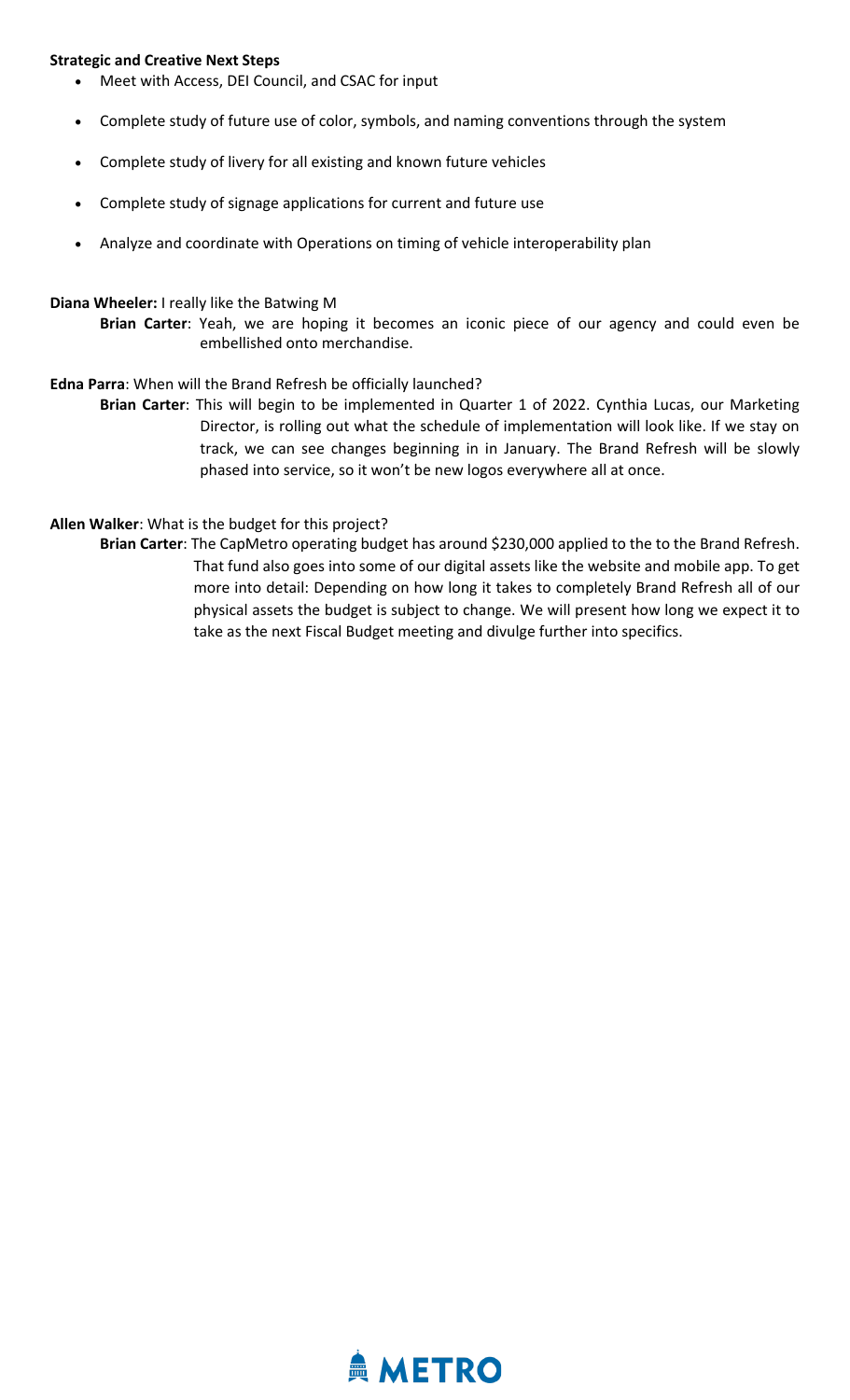#### **Customer Care Report**

*Allen Walker, Director, Customer Care*

#### **Introducing The Customer Care (Go Line) Team**

- The Team
	- o 10 customer Care Representatives
	- o 2 Supervisor, 1QA Specialist, 1 Analyst, 1 Manager and 1 Director
- Covering 7 days a week: Mon Fri / 7AM 8PM, Weekends & Holidays 8AM 5PM
	- o Over 350 customer transactions handled a day!

|                                | September 2021     | <b>March 2021</b> | <b>March 2020</b> |
|--------------------------------|--------------------|-------------------|-------------------|
| <b>Calls Answered</b>          | 8,749              | 6,742             | 10,623            |
|                                | (7.5% become CCRs) |                   |                   |
| <b>Emails Answered</b>         | 527                | 399               | 1,114             |
| Web CCR's Responded To         | 512                | 198               | 158               |
| <b>Voicemails Responded To</b> | 19                 | 22                | 42                |
| <b>Social Media Received</b>   | 832                | 614               | n/a               |
| <b>Social Media Responses</b>  | 165                | 64                | n/a               |
| <b>CCR's Created</b>           | 1,289              | 889               | 1,393             |

#### **Fiscal Quarter-4 2021 vs. 2020**

- Of Q4 CCRs, 78% complaints, 16% compliments, 11% suggestions, requests, and comments.
- Today's data reflects operational service, excluding the administrative and non-operational CCR queues.
	- o Fixed Route
	- o Rail
	- o Demand Response
- And, today's data is specifically about Complaints.
	- o No compliments, comments, suggestions, and requests included
- Lastly, for perspective, keep in mind these counts are over 90 days.

#### **The Customer Comment Reporting Process**

- Customer contacts Customer Care Team (via call, email, social, web)
	- o CC attempts to assist/educate/explain and/or resolve customer concern.
		- A formal complaint may become unnecessary once explanation of service is provided.
	- o CC creates a Customer Comment Report when a customers' statement requires further:
		- Follow-up
		- **Action**
		- Or, has apparent worthiness to record for further review or action
- Department Action Officers review, take action.
	- o Service Providers contractually accountable for complaints.
- Management reviews CCR's at individual and department levels.

Source: Customer Comment Reports – CCR

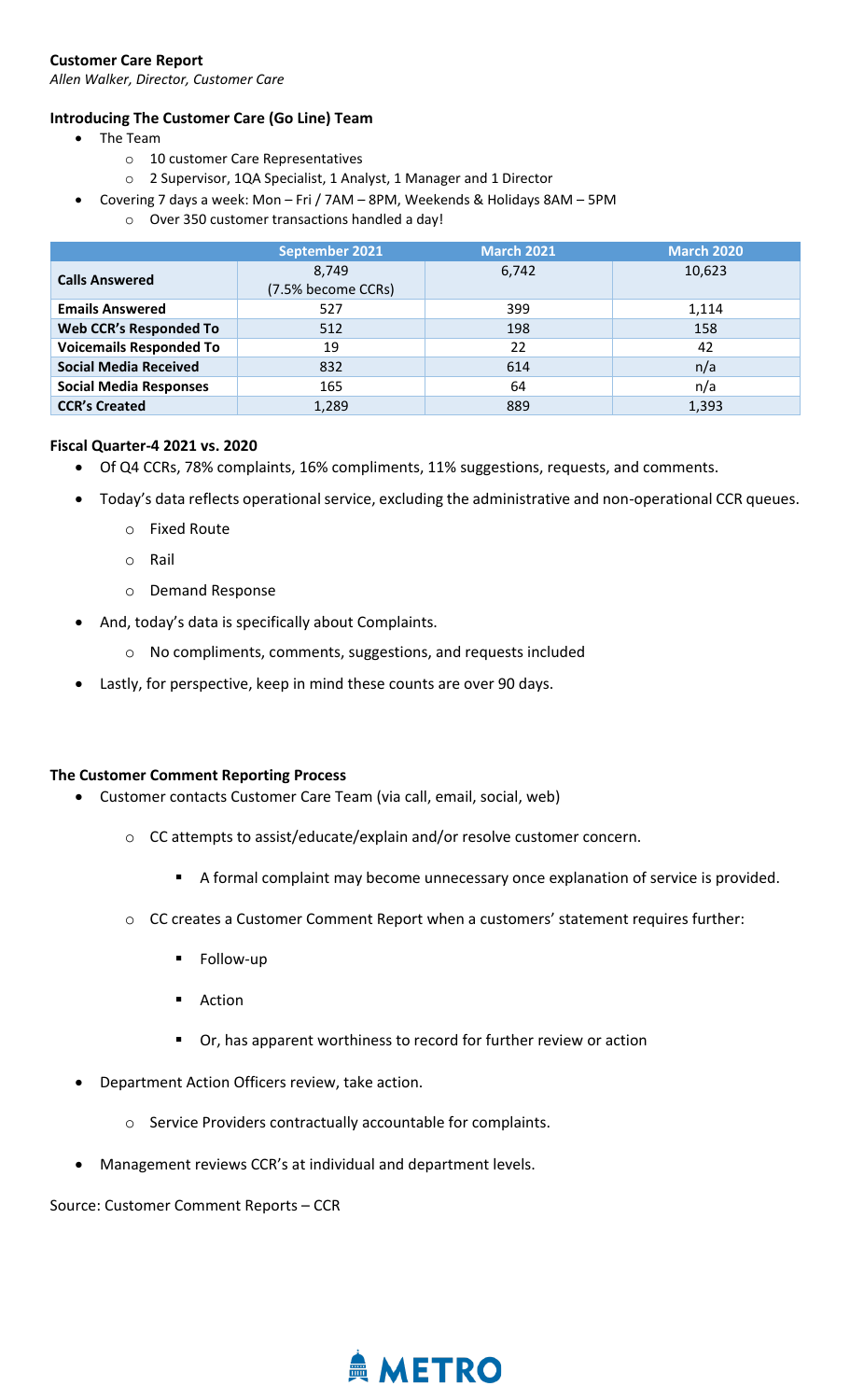**Fiscal Quarter-4 2021 vs. 2020 – Complaints Fixed Route**

| <b>Purpose: Complaint</b><br><b>Subcategory: Top 4</b> | 2020 | 2021 |
|--------------------------------------------------------|------|------|
| <b>Hazardous Operation</b>                             | 150  | 158  |
| <b>Vehicle</b>                                         | 511  | 742  |
| <b>Courtesy &amp; Behavior</b>                         | 234  | 193  |
| <b>Rules &amp; Procedures</b>                          | 378  | 284  |

| <b>Purpose: Complaint</b><br><b>Subcategory: Vehicle</b> | 2020 | 2021           |
|----------------------------------------------------------|------|----------------|
| <b>Passed By</b>                                         | 297  | 268            |
| Late                                                     | 72   | 82             |
| <b>Early</b>                                             | 38   | 29             |
| <b>Overcrowding</b>                                      | 3    | $\overline{2}$ |
| <b>No Show</b>                                           | 33   | 289            |
| <b>Off Route</b>                                         | 26   | 33             |
| <b>Blocking Traffic</b>                                  | 4    | 5              |
| <b>Condition</b>                                         | 12   | 9              |
| <b>Temperature</b>                                       | 10   | 6              |
| <b>Announcements</b>                                     | 1    | $\overline{2}$ |
| <b>Bike Rack</b>                                         | 1    | n              |
| <b>Schedule</b>                                          | 1    | n              |
| <b>Other</b>                                             | 3    | 4              |

#### **Rail Service**

| <b>Purpose: Complaint</b><br><b>Category: All</b> | 2020           | 2021          |
|---------------------------------------------------|----------------|---------------|
| <b>Injury / Prop. Damage</b>                      |                |               |
| <b>Vehicle</b>                                    | 1              | 3             |
| <b>Courtesy &amp; Behavior</b>                    | 1              | $\mathcal{P}$ |
| <b>Equipment Failure</b>                          | 4              |               |
| <b>Amenities</b>                                  | $\overline{2}$ | 1             |
| <b>Rules &amp; Procedures</b>                     | $\mathfrak{p}$ | 3             |
| <b>Schedule</b>                                   | 1              | 1             |
| <b>Layover Point</b>                              |                | 1             |
| Rail                                              | 14             | 16            |

### **Purpose: Complaint Category: Rail <sup>2020</sup> <sup>2021</sup> Hazard** 1 0 1 **Crossing or Signal** 5 6 **Fencing** 0 1 **Other** 3 3 3 3 **Graffiti** 1 0

#### **Demand Response**

| <b>Purpose: Complaint</b><br><b>Category: Top 4</b> | 2020 | 2021 |
|-----------------------------------------------------|------|------|
| <b>Hazardous Operation</b>                          | 19   | 19   |
| <b>Vehicle</b>                                      | 23   | 50   |
| <b>Curotusey &amp; Behavior</b>                     | 53   | 79   |
| <b>Rules &amp; Procedure</b>                        | 22   | 54   |

| <b>Purpose: Complaint</b><br><b>Category: Hazardous Operation</b> | 2020 | 2021 |
|-------------------------------------------------------------------|------|------|
| <b>Metro Access</b>                                               | 17   | 10   |
| <b>Mobility on Demand</b>                                         |      |      |

| <b>Purpose: Complaint</b><br><b>Category: Courtesy &amp; Behavior</b> | 2020 | 2021 |
|-----------------------------------------------------------------------|------|------|
| <b>Metro Access</b>                                                   | 49   | 74   |
| <b>Mobility on Demand</b>                                             |      |      |
| <b>Non-Service Related Issue</b>                                      |      |      |

| <b>Purpose: Complaint</b><br><b>Category: Top 4</b> | 2020           | 2021         |
|-----------------------------------------------------|----------------|--------------|
| <b>Passed By</b>                                    | 0              | $\mathbf{1}$ |
| Late                                                | 9              | 12           |
| <b>Early</b>                                        | 0              | 3            |
| <b>No Show</b>                                      | 6              | 23           |
| <b>Blocking Traffic</b>                             | $\overline{2}$ | 3            |
| <b>Condidtion</b>                                   | 3              | $\mathbf{1}$ |
| <b>Temperature</b>                                  | 0              | $\mathbf{1}$ |
| <b>Other</b>                                        | ŋ              | 1            |
| <b>Face Covering</b>                                | 1              | 6            |

### **AMETRO**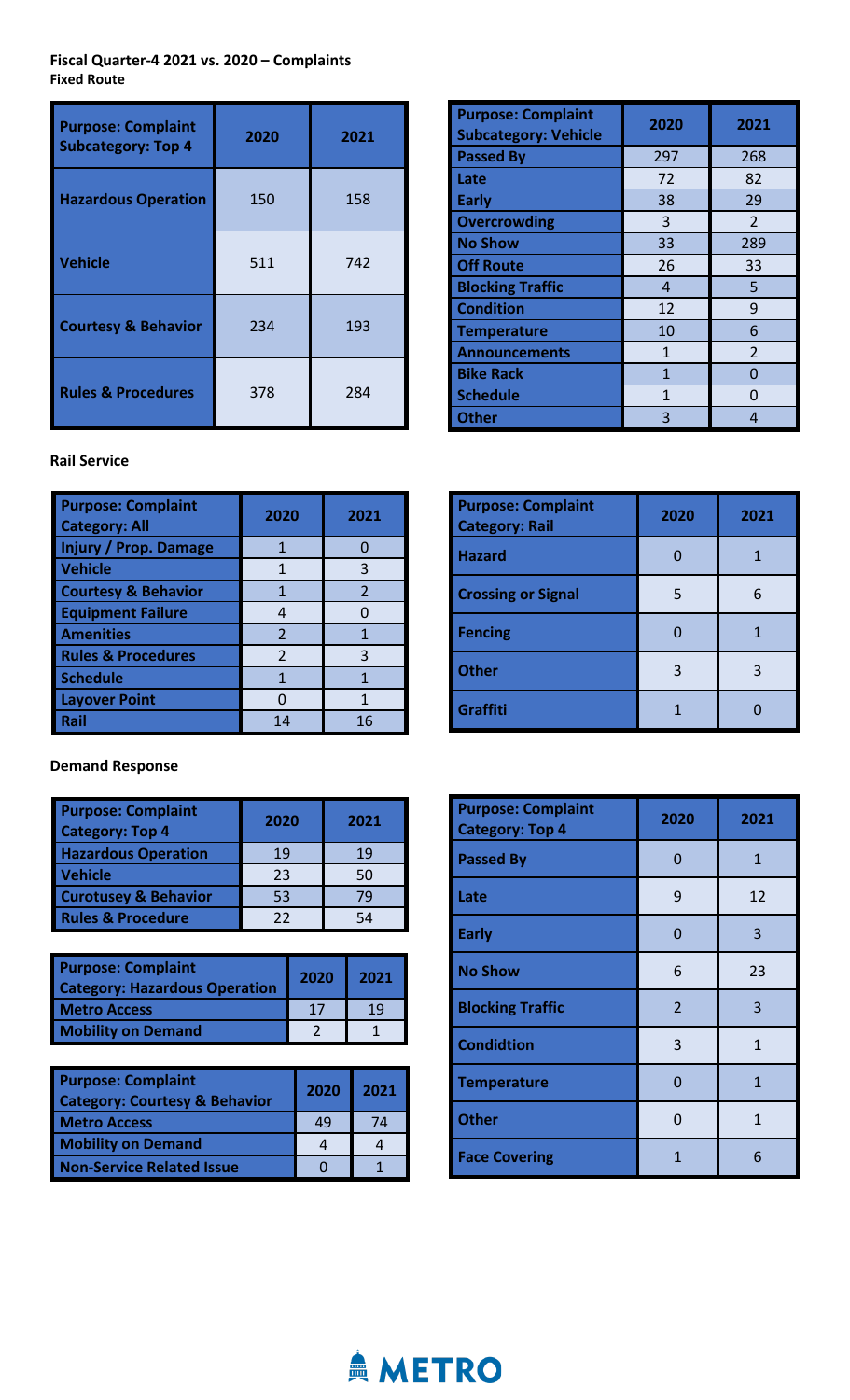#### **A Few Randomly Selected Compliments from Q4**

- **Demand Response Coordinator T'Wanna Lloyd**
	- o *"Customer stated this was her first time using the Dessau Pickup service and she really appreciates the service. Customer stated she spoke with a rep named T'Wanna who did an awesome job assisting her. Customer stated she gives kudos to her! Customer stated T'Wanna was very patient and professional and wished she could send something to her."*
- **Fixed Route Operator Steven Joseph:**
	- o *"Please commend operator number 303290. Today was my husband's first time using Austin Cap Metro and my second. We were having trouble getting our phone apps to scan when we boarded the bus and this operator was so kind and helpful. We will be better passengers in the future because of the help he rendered today."*

#### • **MetroAccess Operator Melissa Jackson:**

- o *"Customer stated that her window p/u time was between 820-850am. Customer stated that the operator went above and beyond her job duties. Customer stated that she never had anyone to do the things that she did such as asking her if she needed a stool, open the door for her and when she arrived to her destination(HEB) the operator went inside the store and brought back a scooter for her to ride. Customer stated that it really touched her heart the way operator provided customer service."*
- **Fixed Route Tracey Collins:**
	- o *"Riding with operator 303850 on route 383 northbound. Excellent driver...! It was at stop 4682 and I entered the bus at 9:15 pm. I mostly judge them by how they drive and air brake reflexes, some drivers jerk the bus with the air brakes way too often. Most drivers I found are pretty good at driving and friendliness."*

#### **David Foster**: What category would harsh braking fit under?

- **Allen Walker**: Hazardous Driving would most likely be the category, unless you got injured, then it would an Injury Claim.
- **David Foster**: I've brought up this concern before, some drivers tend to do "*jack-rabbit style"* braking (Stopping and releasing the brakes multiple times in quick succession.) I've wondered if they do this because they are under pressure to keep schedule.

**David Foster**: How do the drivers get corrected on their mistake?

**Allen Walker**: The operators are contracted, but they are still accountable for their mistakes. We pass the complaint over to the contract agency and they investigate the complaint.

**David Foster**: Are these complaint categories standard in the [Public Transit] industry.

**Allen Walker**: I can't directly confirm that they are standard categories across Transit Agencies. I've not found consistency and standardization from my own experience across the industry. I have found a working paper that has built categories and subcategories that could be used as a standard, but that would involve a massive overhaul in data entry for existing data points.

**Chris Ephraim**: Do you track the customer calls that do not end up as a CCR? Or categorize them? **Allen Walker**: No, we do not regularly track that information. From time to time, there may be some sort of tally mark, but it is not official in any capacity.

**Chris Ephraim**: Do you see more complaints after service change? **Allen Walker**: Yes, we get a rush of calls after a service change, but it flattens out after a week or two.

**Fangda Lu**: How many more passengers use MetroAcess verses MetroPickup? Allen Walker: I'm not actually sure, I'll get back to you via Edna.

Chris Ephraim: You were doing or you were providing the numbers quarterly, do you also look at it based on ridership volumes over that quarter?

Allen Walker: I know I should, but I haven't done it. Someone made me more aware of it in the last two years.